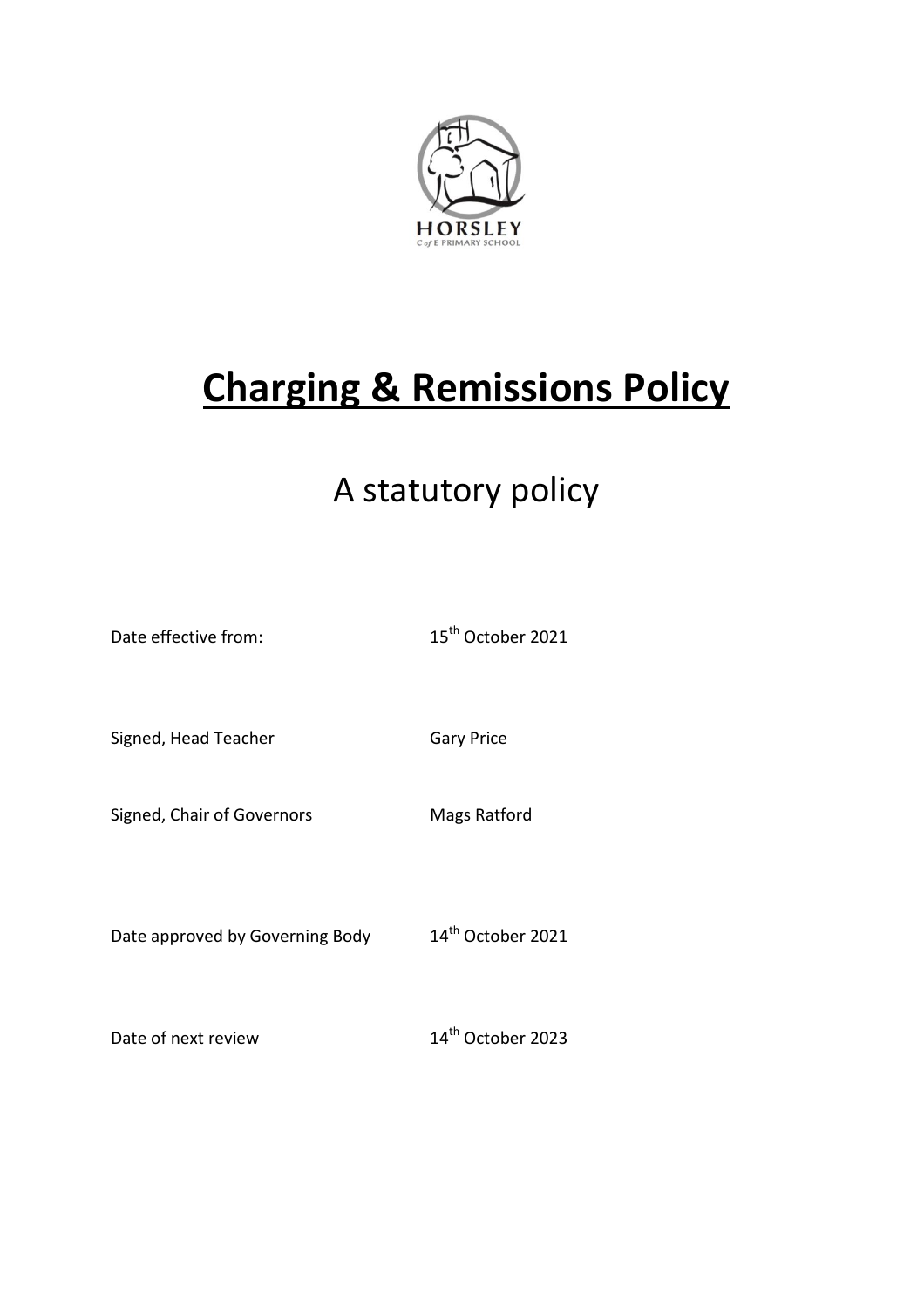### **Charging & Remissions Policy**

The school provides the best possible educational opportunities within the funds allocated by the Gloucestershire Local Authority. All the education we provide during normal school hours is at no charge to pupils. We do not charge for any activity undertaken as part of the National Curriculum, with the exception of some individual or small-group music tuition. However, there are some valuable educational activities, which the school cannot provide without seeking some financial support from parents.

A cashless system using Parent Pay operates for school meals and activities at Horsley School. All parents are encouraged to use on-line payments wherever possible and payment is expected to be made in advance for all items.

#### School visits

Where the visit occurs in school time a letter is sent to parents with details of cost. In organising school trips or visits, which enrich the curriculum and educational experience of the children, the school invites parents to contribute to the cost of the trip. All contributions are voluntary. If we do not receive sufficient voluntary contributions, we may cancel a trip. If a trip goes ahead, it may include children whose parents have not paid any contribution. We do not treat these children differently from any others. Sometimes the school pays additional costs in order to support the visit. Parents have a right to know how each trip is funded. The school provides this information on request.

Full charges may be levied for longer visits occurring out of school hours or for the board and lodging cost of any residential activity. There will be no charge for pupils in receipt of pupil premium.

The following is a list of additional activities organised by the school, which require voluntary contributions from parents. These activities are known as 'optional extras'. This list is not exhaustive:

- visits to museums;
- sporting activities which require transport expenses;
- outdoor adventure activities;
- visits to the theatre;
- musical events.

#### Music tuition

All children study music as part of the school curriculum. Pupils may wish to take additional instrument tuition from one of our peripatetic music teachers, taught individually or in small groups. There is a charge for this service and the contract between the music teacher and parent will clearly state the cost and period of notice required, if lessons are to terminate. Musical instruments may be hired from Gloucestershire Music Service and there is a charge for this. Pupils in receipt of pupil premium or pupil premium plus can apply for help with costs.

#### Hot Dinners

Infant children (Reception year, year 1 and year 2) are eligible for a free school meal from September 2014. Any junior child taking a hot meal will be charged at a daily rate notified to parents at the beginning of the academic year.